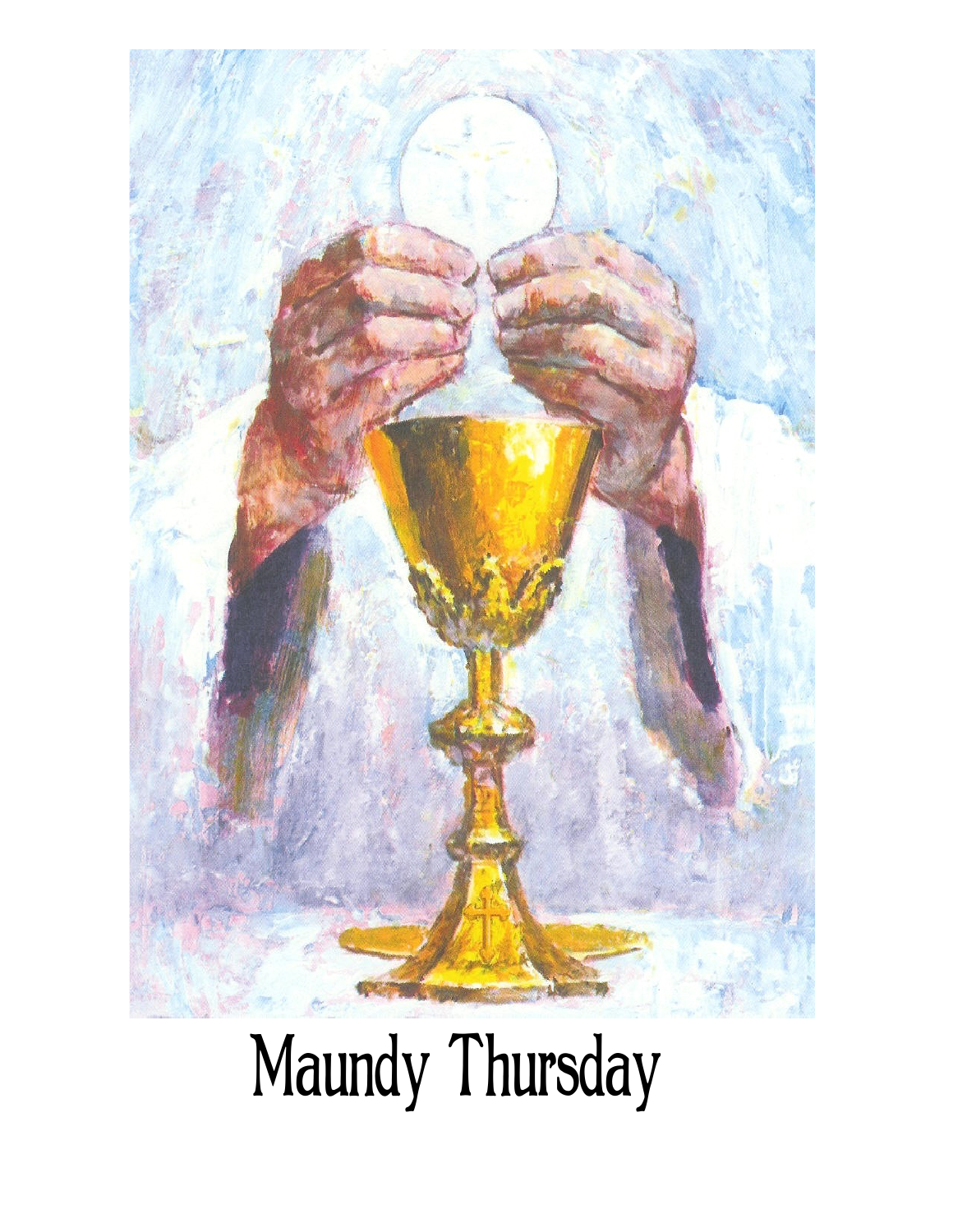Jesus Christ, our blessed Savior, turned away God's wrath forever; by his bitter grief and woe he saved us from the evil foe.

As his pledge of love undying, he, this precious food supplying, gives his body with the bread and with the wine the blood he shed.

P: A new commandment I give to you, that you love one another, as I have loved you. John 13: 34

# **C: Our Lord Jesus Christ says "If you love me, keep my commandments."**  John 14:15

P: The grace of our Lord Jesus Christ  $\dagger$  and the love of God, and the fellowship of the Holy Spirit be with you all

# **C: O Lord, may Your word instruct us in this precious sacrament.**

P: Our Lord Jesus Christ says "If you love me, keep my commandments."

John 14:15

## **C: O Lord, grant us faith to believe this divine mystery.**

P: "Unless I wash you, you have no part with me." John 13:8

# **THE ORIGINS OF THE LAST SUPPER**

P: The Passover Meal was made into the Lord's Supper when our Lord celebrated this meal for the last time with disciples before His death. We celebrate this Supper in the resurrection faith, through which we see the significance of what Jesus did at the Last Supper and which we will recall tonight. Let us now, then, confess that faith, in the words of scripture:

# **C: For our paschal lamb, Christ, has been sacrificed. Therefore, let us celebrate the festival, not with the old yeast, the yeast of malice and evil, but with the unleavened bread of sincerity and truth.** --

1 Corinthians 5:7-8

P: Is not the cup of thanksgiving for which we give thanks a participation in the blood of Christ? And is not the bread that we break a participation in the body of Christ? Because there is one loaf, we, who are many, are one body, for we all partake of the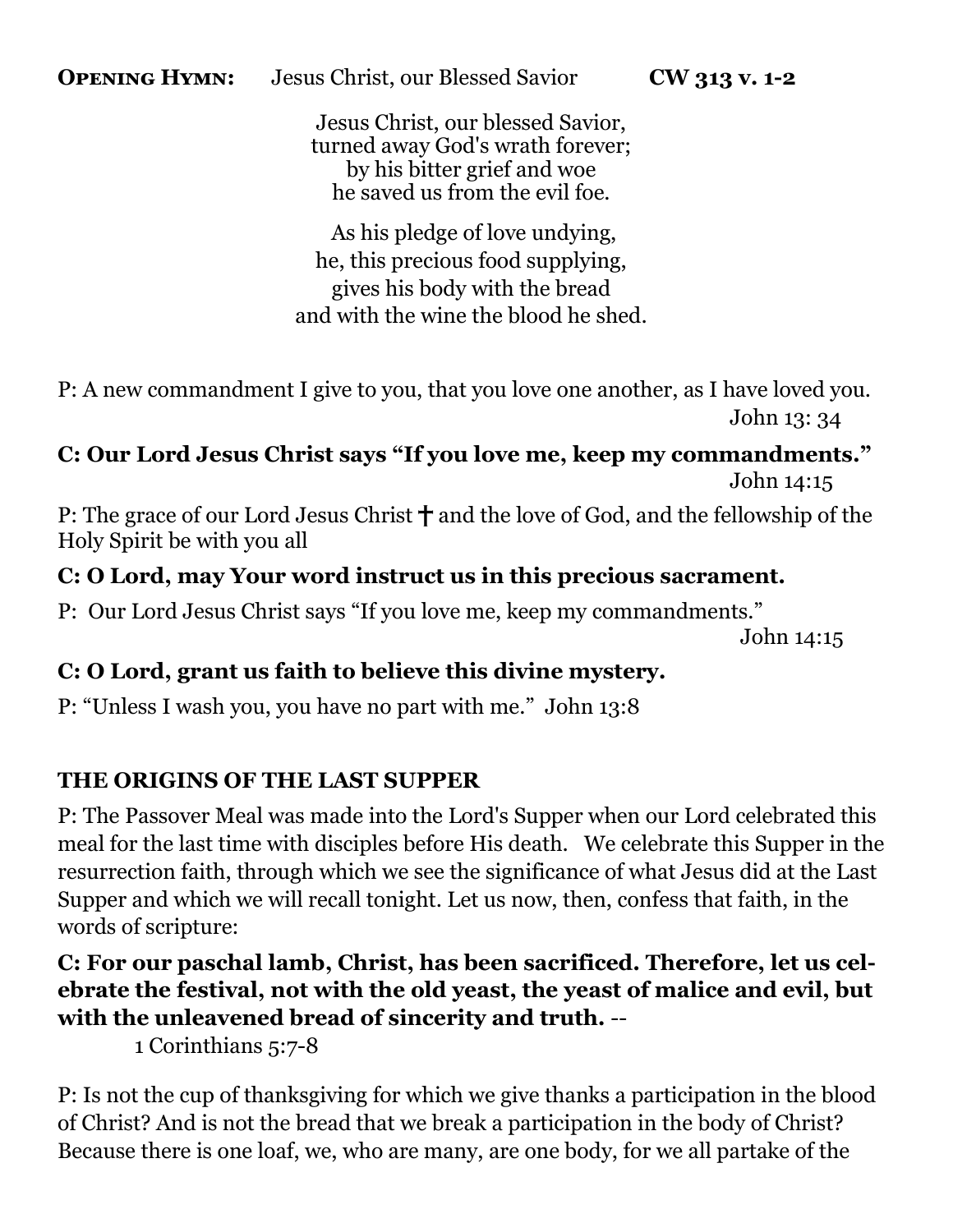# **C: We know that Christ, being raised from the dead, will never die again; death no longer has dominion over him. The death he died, he died to sin, once for all; but the life he lives, he lives to God. So you also must consider yourselves dead to sin and alive to God in Christ Jesus.** -- Romans 6:9-11

P: For he is the true Paschal Lamb, who offered himself for the sin of the world, who has cleansed us by the shedding of his precious blood. This is the night when you brought our fathers, the children of Israel, out of bondage in Egypt and led them through the Red Sea on dry ground. This is the night when all who believe in Christ are delivered from bondage to sin and are restored to life and immortality

**C: Christ has been raised from the dead, the first fruits of those who have died. For since death came through a human being, the resurrection of the dead has also come through a human being; for as all die in Adam, so all will be made alive in Christ.** -- 1 Corinthians

15:20-22

**HYMN:** *The Death of Jesus Christ Our Lord* CW 135: v.1-3

1 The death of Jesus Christ, our Lord, We celebrate with one accord: It is our comfort in distress, Our heart's sweet joy and happiness.

2 He blotted out with His own blood The judgment that against us stood; He full atonement for us made, And all our debt He fully paid.

3 That this is now and ever true He gives an earnest ever new: In this His holy Supper here We taste His love so sweet, so near.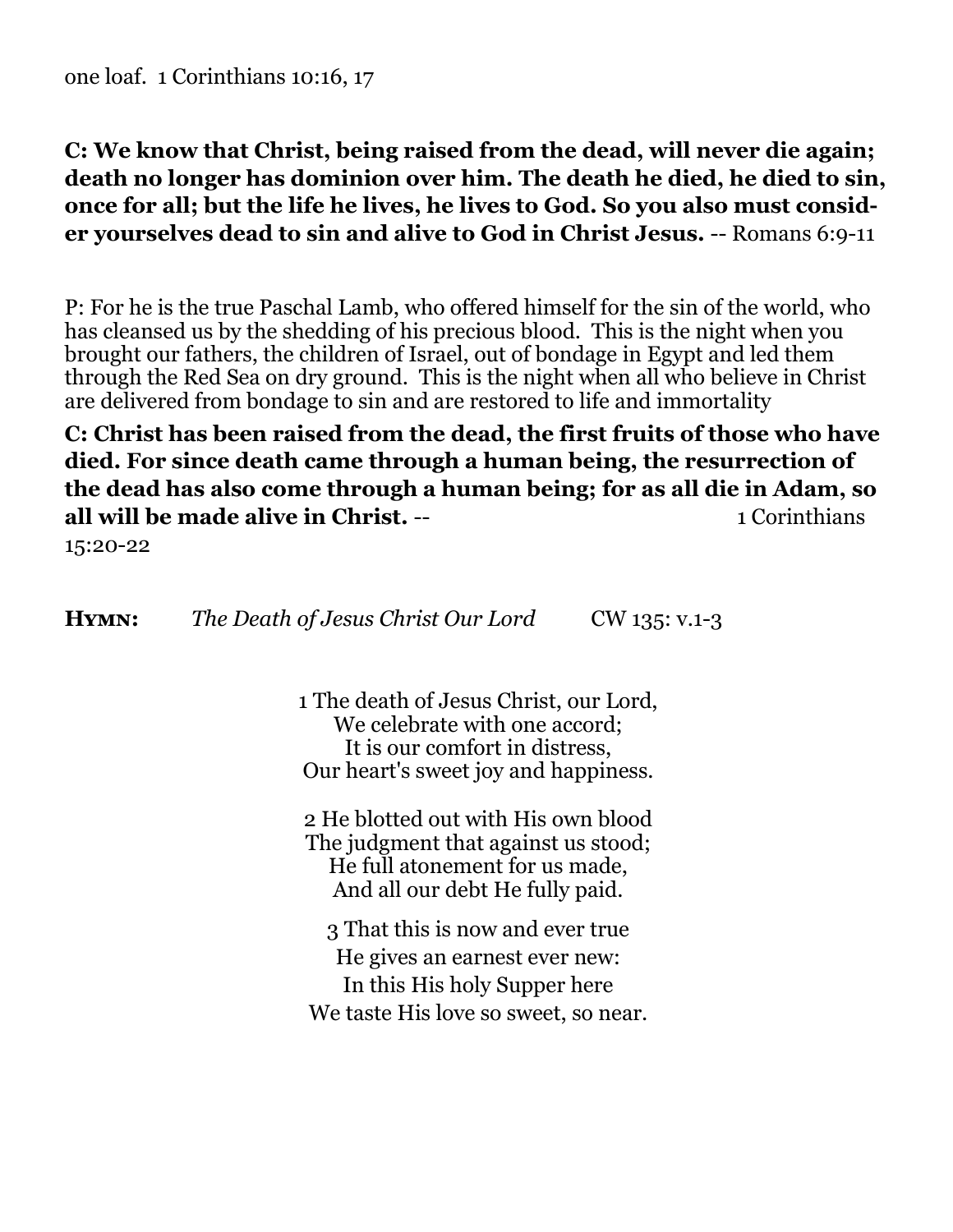#### **FIRST LESSON:** Jeremiah 31:31-34

Yes, the days are coming, declares the LORD, when I will make a new covenant with the house of Israel and with the house of Judah. <sup>32</sup> It will not be like the covenant I made with their fathers, when I took them by the hand and led them out of the land of Egypt. They broke that covenant of mine, although I was a husband to them, declares the LORD. <sup>33</sup>But this is the covenant I will make with the house of Israel after those days, declares the LORD. I will put my law in their minds, and I will write it on their hearts. I will be their God, and they will be my people. <sup>34</sup> No longer will each one teach his neighbor, or each one teach his brother, saying, "Know the Lord," because they will all know me, from the least of them to the greatest, declares the LORD, for I will forgive their guilt, and I will remember their sins no more.

P: This is the word of the Lord.

**HYMN:** *The Death of Jesus Christ Our Lord* CW 135: v.4-6

His Word proclaims, and we believe. That in this Supper we receive His very body, as He said, His very blood for sinners shed.

5 A precious food is this indeed,-- It never fails us in our need-- A heav'nly manna for our soul Until we safely reach our goal.

6 O blest is each believing guest Who in this promise finds His rest, For Jesus will in love abide With those who do in Him confide.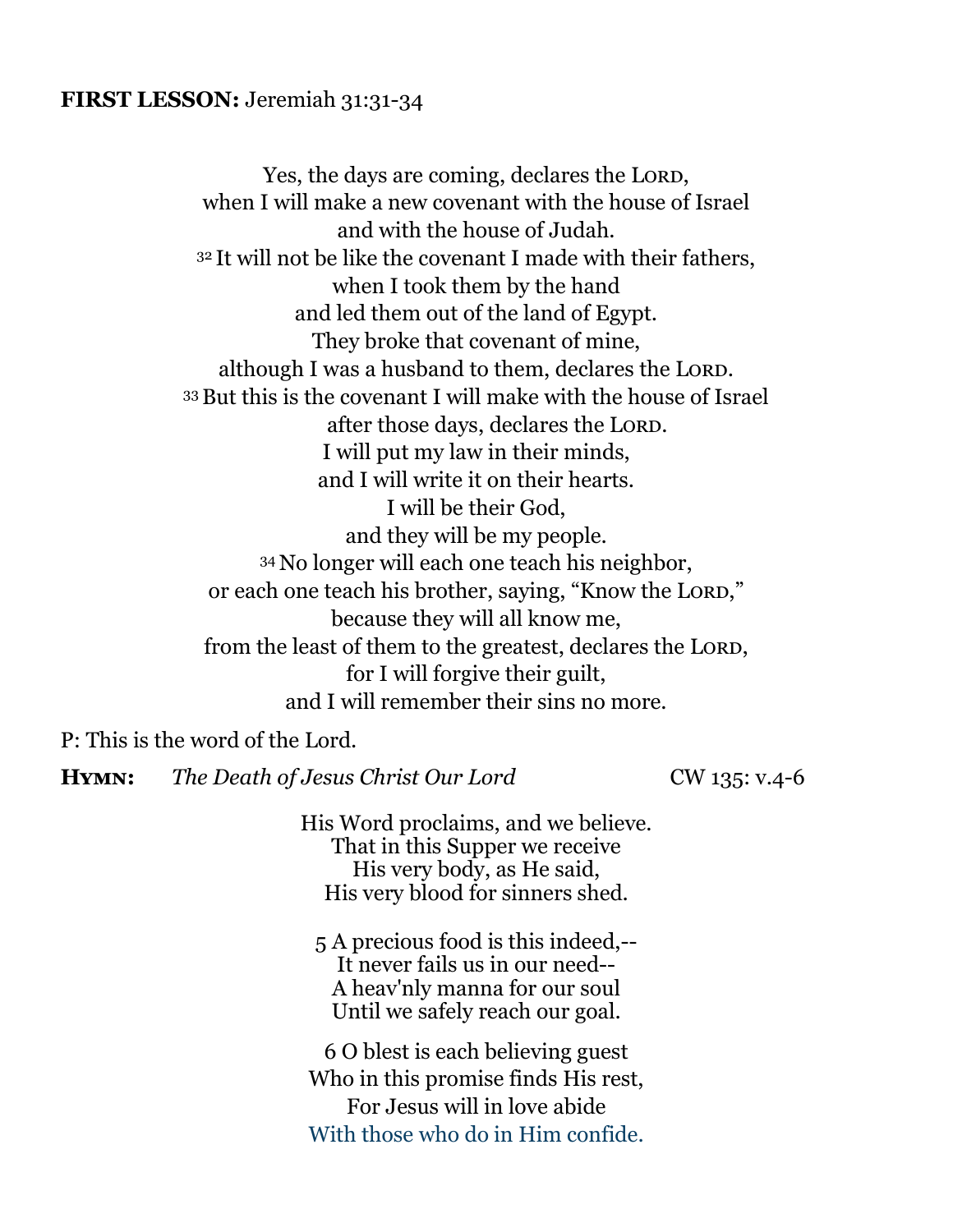## **LESSON:** Hebrews 10:15-25

The Holy Spirit also testifies in Scripture to us, for first he said:

**<sup>16</sup>** This is the covenant I will make with them after those days, says the Lord. I will put my laws on their hearts and I will write them on their mind.

**<sup>17</sup>** Then he adds: And I will not remember their sins and their lawlessness any longer. **<sup>18</sup>** Now where these sins are forgiven, there is no longer any sacrifice for sin. **<sup>19</sup>** Brothers, we have confidence to enter the Most Holy Place through the blood of Jesus. **<sup>20</sup>** It is a new and living way he opened for us through the curtain, that is, his flesh. **<sup>21</sup>**We also have a great priest over the house of God. **<sup>22</sup>** So let us approach with a sincere heart, in the full confidence of faith, because our hearts have been sprinkled to take away a bad conscience, and our bodies have been washed with pure water. **<sup>23</sup>** Let us hold on firmly to the confession of our hope without wavering, since he who promised is faithful. **<sup>24</sup>** Let us also consider carefully how to spur each other on to love and good works. **<sup>25</sup>** Let us not neglect meeting together, as some have the habit of doing. Rather, let us encourage each other, and all the more as you see the Day approaching.

**Sermon** Where Is God? He is Serving A meal For Us

## **PREPARATION FOR THE LORD'S SUPPER**

P: Our Lord Jesus Christ says "Unless I wash you, you have no part with me." (John 13:8) Let us confess to almighty God our sins against his love, and ask him to cleanse us.

**All: Father eternal, giver of light and grace, we are by nature sinful and unclean. By our very conception we are objects of your anger. We have produced the fruits of that inherited sin by sinning against you and against our neighbor, in what we have thought, said and done. Whether it was through ignorance, through weakness, or through our own deliberate fault, we have wounded your love, and marred your image in us. We are sorry and ashamed, and repent of all our sins. For the sake of your Son Jesus Christ, who died for us, forgive us and help us again to walk as children of light. Amen.**